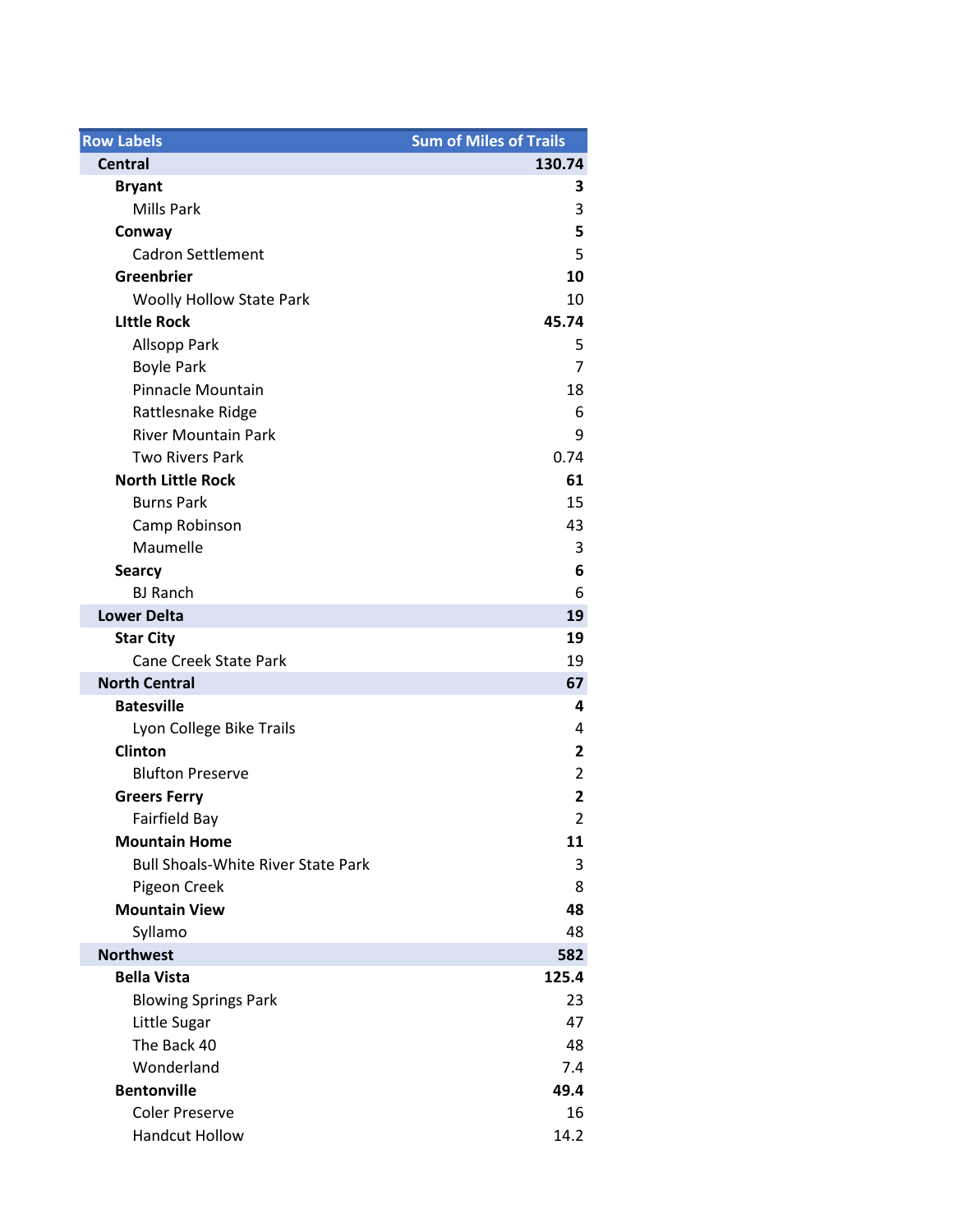| Slaughter Pen                   | 18                      |
|---------------------------------|-------------------------|
| <b>Wolf Park</b>                | $1.2\,$                 |
| <b>Berryville</b>               | 8                       |
| <b>Prension Mountain</b>        | 8                       |
| <b>Eureka Springs</b>           | 49.8                    |
| <b>Black Bass Lake</b>          | 2                       |
| Kings RIver Deckhouse           | 1                       |
| Lake Leatherwood                | 25                      |
| <b>Marble Flats</b>             | 3.8                     |
| The Great Passion Play          | 18                      |
| <b>Fayetteville</b>             | 56.1                    |
| <b>Centennial Park</b>          | 11.9                    |
| <b>Gregory Park</b>             | 1                       |
| Kessler Mountain                | 16                      |
| Lake Fayetteville               | 11                      |
| Mount Sequoyah Woods            | 5                       |
| Ramay Junior High School        | 0.3                     |
| <b>Traverse</b>                 | 10.9                    |
| <b>Fort Smith</b>               | 26.3                    |
| <b>Barling City Park</b>        | 0.3                     |
| <b>Ben Geren</b>                | 17                      |
| <b>Springhill Park</b>          | 9                       |
| Garfield                        | 5                       |
| Lost Bridge Park                | 5                       |
| <b>Lincoln Lake</b>             | $\overline{\mathbf{z}}$ |
| Lincoln Lake                    | 7                       |
| Mountainburg                    | 10.5                    |
| Lake Fort Smith State Park      | 10.5                    |
| <b>Ozark National Forest</b>    | 46                      |
| <b>Brock Creek Trail System</b> | 28                      |
| Lake Wedington                  | 11                      |
| Lee Creek Reservoir             | 7                       |
| Ponca                           | 17                      |
| <b>BOC Ponca</b>                | 17                      |
| <b>Red Star</b>                 | 39                      |
| Upper Buffalo MTB System        | 39                      |
| <b>Rogers</b>                   | 55.5                    |
| <b>Hobbs State Park</b>         | 36                      |
| Lake Atalanta                   | 16                      |
| <b>Mercy Trails</b>             | 1.5                     |
| Railyard                        | 2                       |
| <b>Russellville</b>             | 38                      |
| <b>Mount Nebo State Park</b>    | 25                      |
| Old Post                        | 6                       |
| <b>Ouita Coal Company</b>       | 7                       |
| <b>Siloam Springs</b>           | 15                      |
| City Lake Park                  | 4                       |